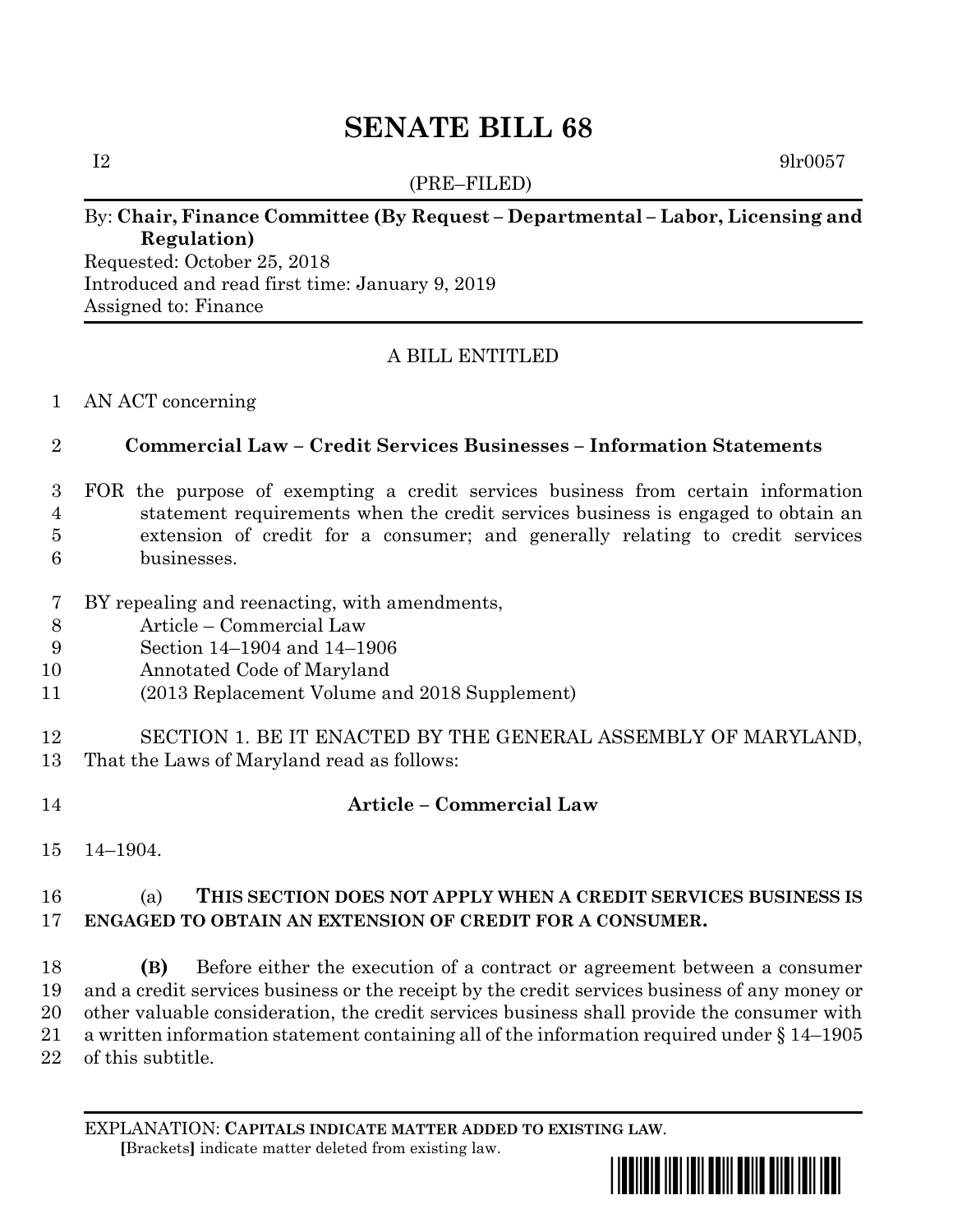**SENATE BILL 68**

 **[**(b)**] (C)** The credit services business shall maintain on file for a period of 2 years from the date of the consumer's acknowledgment a copy of the information statement signed by the consumer acknowledging receipt of the information statement. 14–1906. (a) Every contract between a consumer and a credit services business for the purchase of the services of the credit services business shall **[**be**]: (1) BE** in writing, dated, **AND** signed by the consumer**[**,**];** and **[**shall**] (2) EXCEPT WHEN THE CREDIT SERVICES BUSINESS IS ENGAGED TO OBTAIN AN EXTENSION OF CREDIT FOR THE CONSUMER,** include: **[**(1)**] (I)** A conspicuous statement in size equal to at least 10–point bold type, in immediate proximity to the space reserved for the signature of the consumer as follows: "You, the buyer, may cancel this contract at any time prior to midnight of the third business day after the date of the transaction. See the attached notice of cancellation form for an explanation of this right."; **[**(2)**] (II)** The terms and conditions of payment, including the total of all payments to be made by the consumer, whether to the credit services business or to some other person; **[**(3)**] (III)** A complete and detailed description of the services to be performed and the results to be achieved by the credit services business for or on behalf of the consumer, including all guarantees and all promises of full or partial refunds and a list of the adverse information appearing on the consumer's credit report that the credit services business expects to have modified and the estimated date by which each modification will occur; and **[**(4)**] (IV)** The principal business address of the credit services business and the name and address of its agent in this State authorized to receive service of process. (b) The contract shall be accompanied by a form completed in duplicate, captioned "NOTICE OF CANCELLATION", which shall be attached to the contract and easily detachable, and which shall contain in at least 10–point bold type the following statement: "NOTICE OF CANCELLATION You may cancel this contract, without any penalty or obligation, at any time prior to midnight of the third business day after the date the contract is signed. If you cancel, any payment made by you under this contract will be returned within 10 days following receipt by the seller of your cancellation notice.